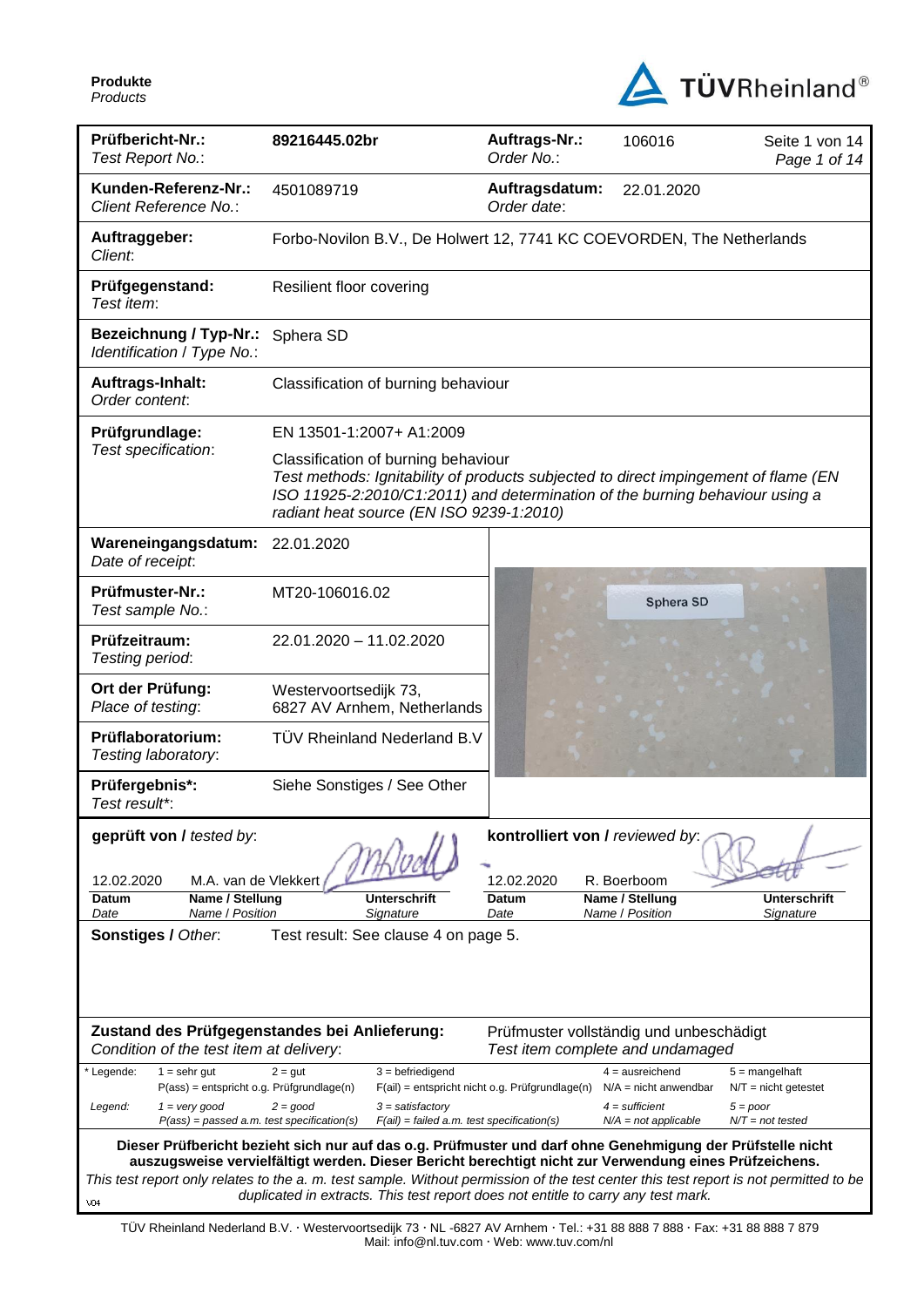

## **Prüfbericht-Nr.: 89216445.02br** *Test Report No.*:

Seite 2 von 14 *Page 2 of 14*

## **Liste der verwendeten Prüfmittel** *List of used test equipment*

| Prüfmittel<br>Test equipment       | Prüfmittel-Nr. / ID-Nr.<br>Equipment No. / ID-No. | Nächste Kalibrierung<br>Next calibration |
|------------------------------------|---------------------------------------------------|------------------------------------------|
| <b>Flooring Radiant Panel</b>      | A00929                                            | 20.08.2020                               |
| Anemometer                         | A01989                                            | 26.09.2020                               |
| <b>Scales</b>                      | A00769                                            | 14.09.2020                               |
| Thickness gauge                    | A00904                                            | 17.01.2021                               |
| Metal ruler 1                      | A01759                                            | 12.12.2020                               |
| Vertical ignitability test cabinet | A01576                                            | N/A                                      |
| Stopwatch                          | A01699                                            | 11.12.2020                               |
| Metal reference plate              | A00813                                            | 12.12.2020                               |
|                                    |                                                   |                                          |
|                                    |                                                   |                                          |
|                                    |                                                   |                                          |
|                                    |                                                   |                                          |
|                                    |                                                   |                                          |
|                                    |                                                   |                                          |
|                                    |                                                   |                                          |
|                                    |                                                   |                                          |
|                                    |                                                   |                                          |
|                                    |                                                   |                                          |
|                                    |                                                   |                                          |
|                                    |                                                   |                                          |
|                                    |                                                   |                                          |
|                                    |                                                   |                                          |
|                                    |                                                   |                                          |
|                                    |                                                   |                                          |
|                                    |                                                   |                                          |
|                                    |                                                   |                                          |
|                                    |                                                   |                                          |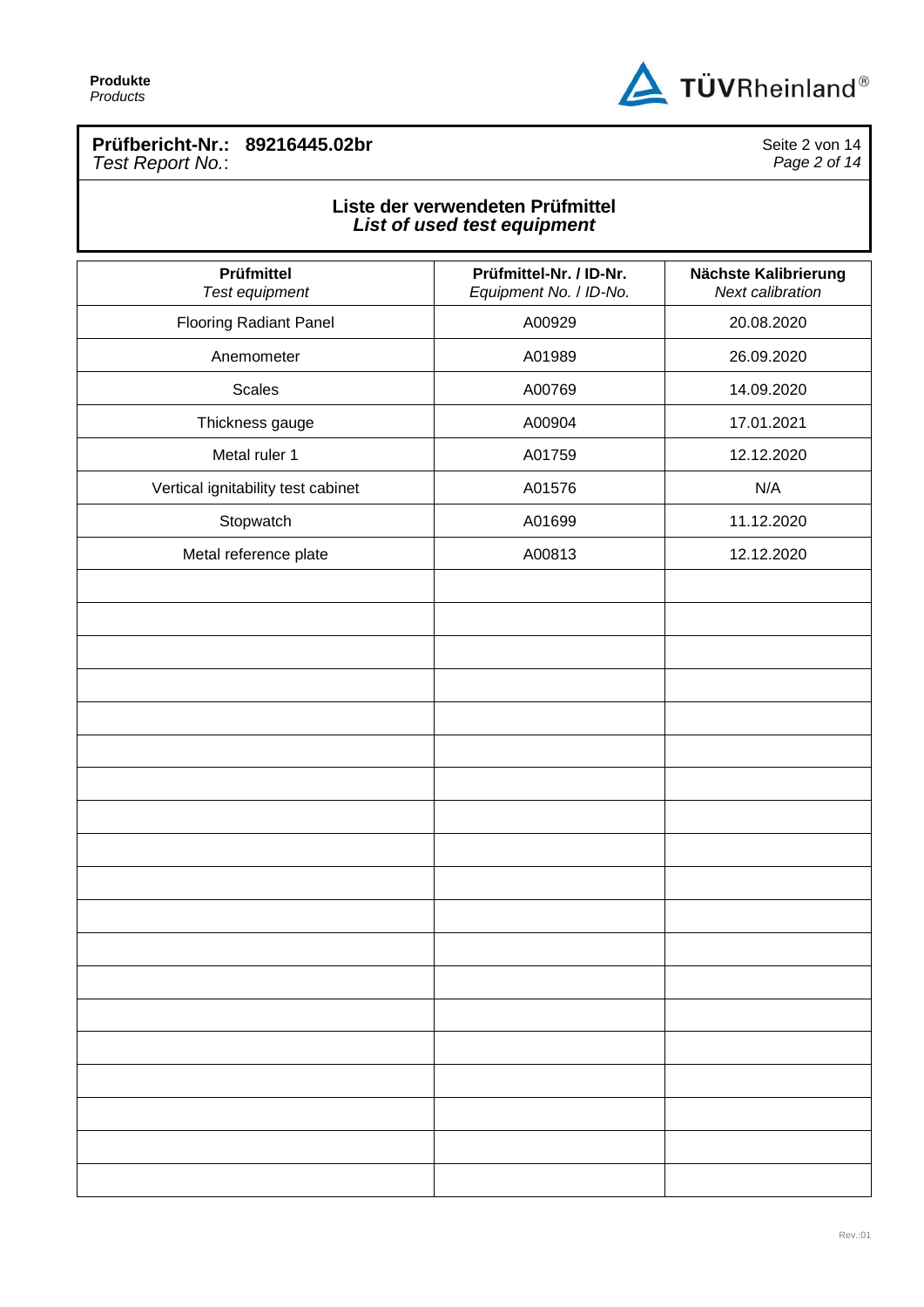

## **Prüfbericht-Nr.: 89216445.02br** *Test Report No.*:

Seite 3 von 14 *Page 3 of 14*

## **Produktbeschreibung** *Product description*

| Product identity                                   | Sphera SD                          | Weight (g/m <sup>2</sup> )                      | 2900*   |
|----------------------------------------------------|------------------------------------|-------------------------------------------------|---------|
| Product type                                       | Homogeneous PVC floor<br>covering* | Total thickness (mm)                            | $2.00*$ |
| * applicants declaration                           |                                    |                                                 |         |
| Figure 1, Picture of the received sample (surface) |                                    | Figure 2, Picture of the received sample (back) |         |
|                                                    | Sphera SD                          |                                                 |         |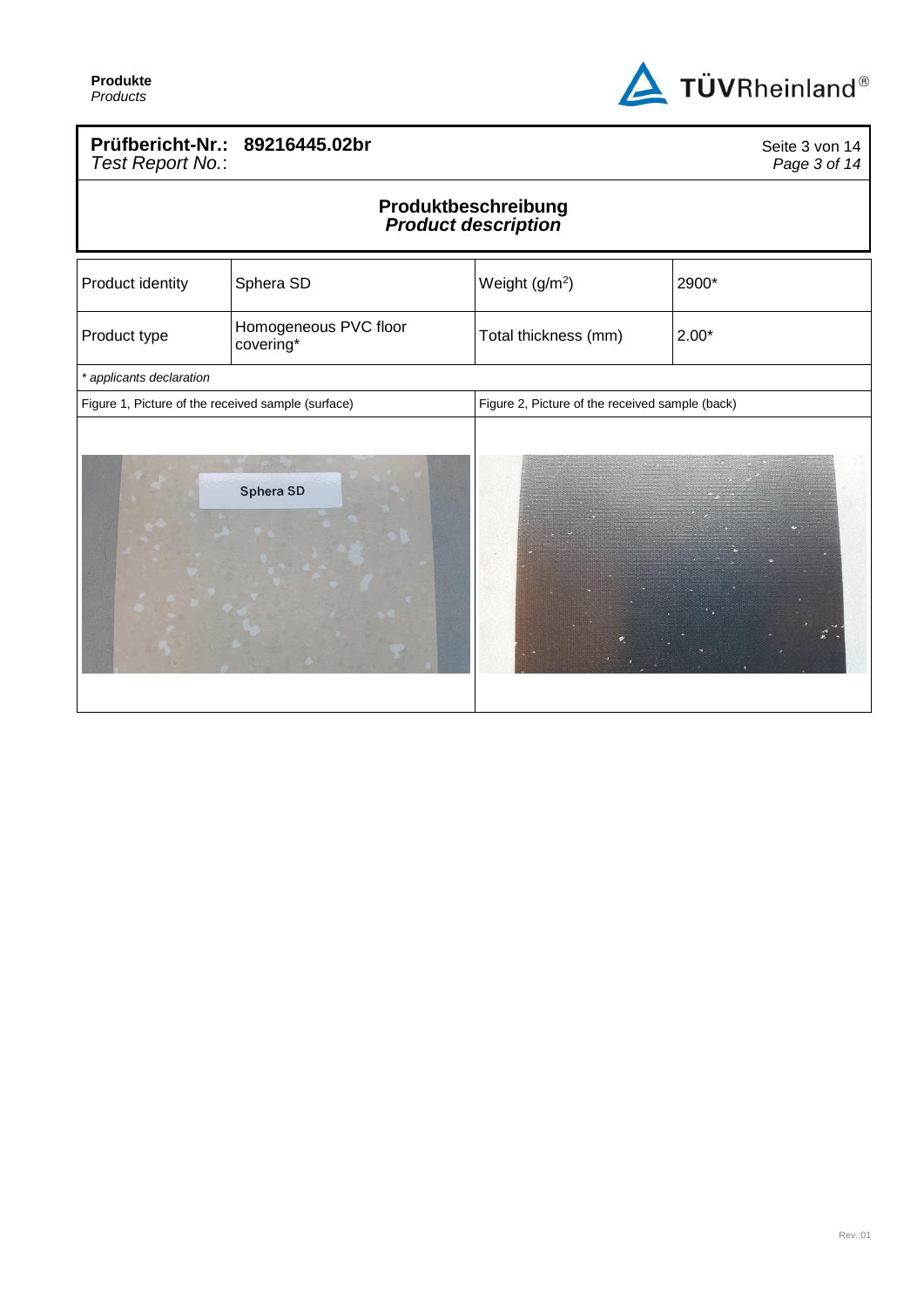

|                         | Prüfbericht-Nr.: 89216445.02br<br>Test Report No.:                                                                                                                                                                                                                              | Seite 4 von 14<br>Page 4 of 14     |               |     |                                                                                                       |            |           |
|-------------------------|---------------------------------------------------------------------------------------------------------------------------------------------------------------------------------------------------------------------------------------------------------------------------------|------------------------------------|---------------|-----|-------------------------------------------------------------------------------------------------------|------------|-----------|
| Absatz                  | EN 13501-1:2007+ A1:2009                                                                                                                                                                                                                                                        | Messergebnisse - Bemerkungen       |               |     |                                                                                                       |            | Bewertung |
| Clause                  | Anforderungen - Prüfungen / Requirements - Tests                                                                                                                                                                                                                                | <b>Measuring results - Remarks</b> |               |     |                                                                                                       | Evaluation |           |
| 1                       | Construction data (indicative) of the product obtained by the testlaboratory after pre-<br>conditioning<br>01-4.3-P.02-322-WI01                                                                                                                                                 |                                    |               |     |                                                                                                       |            |           |
|                         | <b>Test condition</b>                                                                                                                                                                                                                                                           |                                    |               |     | 23 ± 2°C and 50 ± 4% relative humidity                                                                |            |           |
|                         | Pre conditioning, duration                                                                                                                                                                                                                                                      |                                    |               |     | $\geq$ 48 h & until constant mass is achieved                                                         |            |           |
|                         | Total thickness (mm)                                                                                                                                                                                                                                                            | 2.1                                |               |     |                                                                                                       |            |           |
|                         | Total mass $(g/m2)$                                                                                                                                                                                                                                                             | 2957                               |               |     |                                                                                                       |            |           |
|                         | Density (kg/m <sup>3</sup> )                                                                                                                                                                                                                                                    | 1408                               |               |     |                                                                                                       |            |           |
|                         | Note: the determined construction data are used for determination of constant mass, the used testmethod is not in accordance<br>with the determination of construction data according the specification standard. Therefore the testresults should be handled as<br>indicative. |                                    |               |     |                                                                                                       |            |           |
|                         |                                                                                                                                                                                                                                                                                 |                                    |               |     |                                                                                                       |            |           |
| $\overline{\mathbf{2}}$ | Ignitability of products subjected to direct impingement of flame<br>EN ISO 11925-2:2010/C1:2011                                                                                                                                                                                |                                    |               |     |                                                                                                       |            |           |
|                         | Date of testing                                                                                                                                                                                                                                                                 | 11.02.2020                         |               |     |                                                                                                       |            |           |
|                         | Pre-conditioning, climate                                                                                                                                                                                                                                                       |                                    |               |     | 23 ± 2°C and 50 ± 4% relative humidity                                                                |            |           |
|                         | Pre-conditioning, duration                                                                                                                                                                                                                                                      |                                    |               |     | $\geq$ 48 h & until constant mass is achieved                                                         |            |           |
|                         | Description of substrate                                                                                                                                                                                                                                                        |                                    | EN 13238:2010 |     | Fibre cement board, thickness $8 \pm 2$ mm,<br>density $1800 \pm 200$ kg/m <sup>3</sup> conforming to |            |           |
|                         | Flame application                                                                                                                                                                                                                                                               | Surface                            |               |     |                                                                                                       |            |           |
|                         | Flame application time (s)                                                                                                                                                                                                                                                      | 15                                 |               |     |                                                                                                       |            |           |
|                         | Requirements according EN 13501-1:2007+A1:2009                                                                                                                                                                                                                                  |                                    | See clause 5  |     |                                                                                                       |            |           |
|                         | Test result(s)                                                                                                                                                                                                                                                                  |                                    |               |     |                                                                                                       |            |           |
|                         | Orientation                                                                                                                                                                                                                                                                     |                                    | Length        |     |                                                                                                       | Width      |           |
|                         | Test sample                                                                                                                                                                                                                                                                     | 1                                  | 2             | 3   | 1                                                                                                     | 2          | 3         |
|                         | Ignition of the sample                                                                                                                                                                                                                                                          | Yes                                | Yes           | Yes | Yes                                                                                                   | Yes        | Yes       |
|                         | Flame tip reached 150 mm above the application point                                                                                                                                                                                                                            | No                                 | No            | No  | No                                                                                                    | <b>No</b>  | No        |
|                         | Duration after application when the flame tip reached the<br>150 mm above the application point (s)                                                                                                                                                                             | N/A                                | N/A           | N/A | N/A                                                                                                   | N/A        | N/A       |
|                         | Extent of damaged area, length (mm)                                                                                                                                                                                                                                             | 58                                 | 43            | 46  | 40                                                                                                    | 41         | 36        |
|                         | Extent of damaged area, width (mm)                                                                                                                                                                                                                                              | 12                                 | 11            | 10  | 10                                                                                                    | 10         | 10        |
|                         | Material melts                                                                                                                                                                                                                                                                  | Yes                                | Yes           | Yes | Yes                                                                                                   | Yes        | Yes       |
|                         | Shrinks away from flame without being ignited                                                                                                                                                                                                                                   | No                                 | No            | No  | No                                                                                                    | No         | No        |
|                         | After glowing                                                                                                                                                                                                                                                                   | No                                 | No            | No  | No                                                                                                    | No         | No        |
|                         | Flaming droplets/particles which caused ignition of filter<br>paper                                                                                                                                                                                                             | No                                 | No            | No  | No                                                                                                    | No         | No        |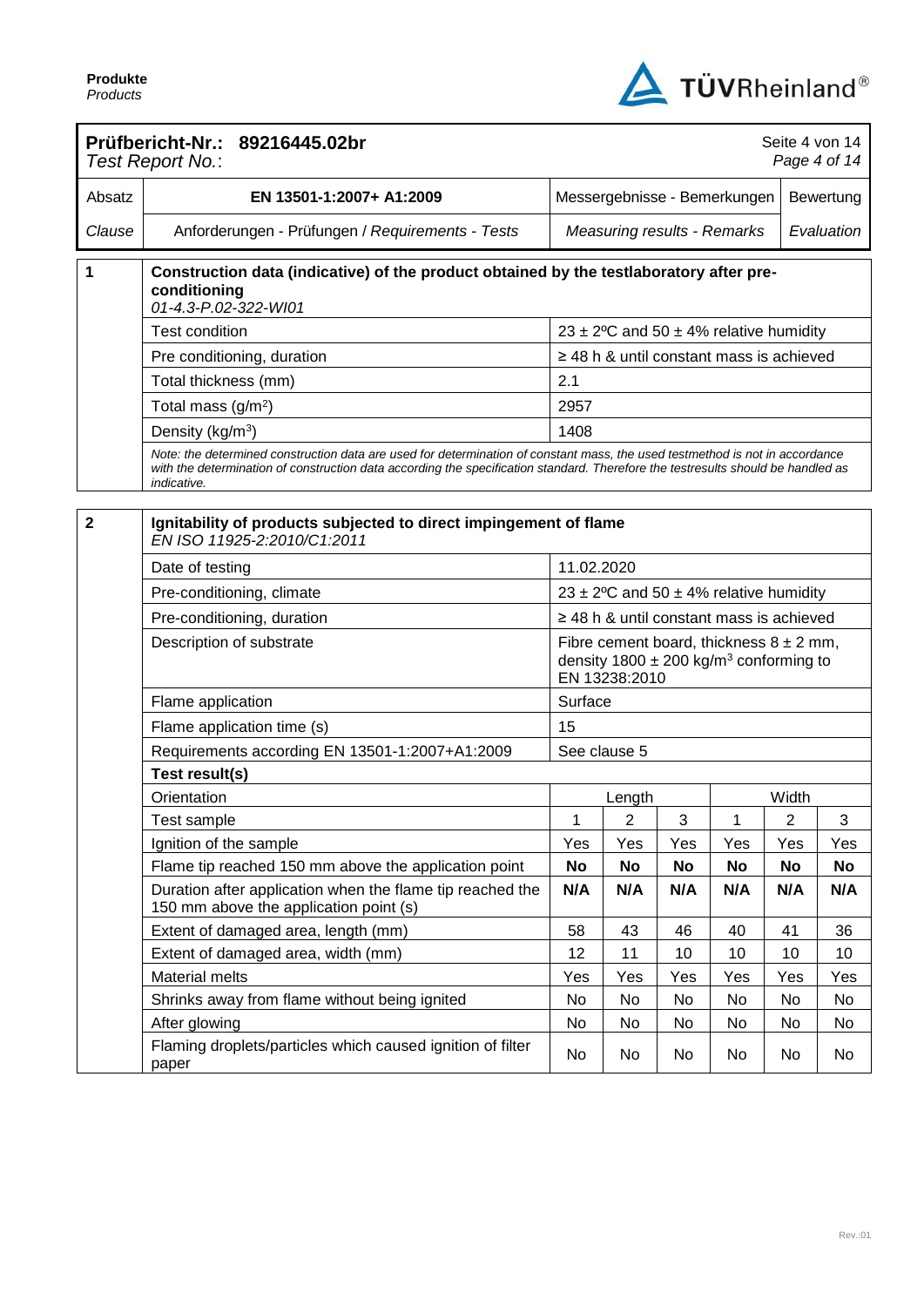

|        | Prüfbericht-Nr.: 89216445.02br<br>Seite 5 von 14<br>Page 5 of 14<br>Test Report No.:                                                                                                                                                                                                                                                                                                                                                                                                                                                                                                                 |                              |                |                                                                                                       |             |  |                |
|--------|------------------------------------------------------------------------------------------------------------------------------------------------------------------------------------------------------------------------------------------------------------------------------------------------------------------------------------------------------------------------------------------------------------------------------------------------------------------------------------------------------------------------------------------------------------------------------------------------------|------------------------------|----------------|-------------------------------------------------------------------------------------------------------|-------------|--|----------------|
| Absatz | EN 13501-1:2007+ A1:2009                                                                                                                                                                                                                                                                                                                                                                                                                                                                                                                                                                             | Messergebnisse - Bemerkungen |                |                                                                                                       |             |  | Bewertung      |
| Clause | Anforderungen - Prüfungen / Requirements - Tests                                                                                                                                                                                                                                                                                                                                                                                                                                                                                                                                                     |                              |                | <b>Measuring results - Remarks</b>                                                                    |             |  | Evaluation     |
| 3      | Determination of the burning behaviour using a radiant heat source<br>EN ISO 9239-1:2010                                                                                                                                                                                                                                                                                                                                                                                                                                                                                                             |                              |                |                                                                                                       |             |  |                |
|        | Date of testing                                                                                                                                                                                                                                                                                                                                                                                                                                                                                                                                                                                      | 11.02.2020                   |                |                                                                                                       |             |  |                |
|        | Pre-conditioning, climate                                                                                                                                                                                                                                                                                                                                                                                                                                                                                                                                                                            |                              |                | 23 ± 2°C and 50 ± 4% relative humidity                                                                |             |  |                |
|        | Pre-conditioning, duration                                                                                                                                                                                                                                                                                                                                                                                                                                                                                                                                                                           |                              |                | $\geq$ 48 h & until constant mass is achieved                                                         |             |  |                |
|        | Description of substrate                                                                                                                                                                                                                                                                                                                                                                                                                                                                                                                                                                             | EN 13238:2010                |                | Fibre cement board, thickness $8 \pm 2$ mm,<br>density $1800 \pm 200$ kg/m <sup>3</sup> conforming to |             |  |                |
|        | Fixing method                                                                                                                                                                                                                                                                                                                                                                                                                                                                                                                                                                                        | Eurocol 540.                 |                | The samples are glued to the substrate with                                                           |             |  |                |
|        | Requirements according EN 13501-1:2007+ A1:2009                                                                                                                                                                                                                                                                                                                                                                                                                                                                                                                                                      | See clause 5                 |                |                                                                                                       |             |  |                |
|        | Test result(s)                                                                                                                                                                                                                                                                                                                                                                                                                                                                                                                                                                                       |                              |                |                                                                                                       |             |  |                |
|        | Test sample                                                                                                                                                                                                                                                                                                                                                                                                                                                                                                                                                                                          | 1                            | $\overline{2}$ | 3                                                                                                     | 4           |  | Mean           |
|        | Orientation (Length: ↑, Width: T)                                                                                                                                                                                                                                                                                                                                                                                                                                                                                                                                                                    | ↑                            | Τ              | Τ                                                                                                     | Т           |  | Τ              |
|        | Flame spread (cm)                                                                                                                                                                                                                                                                                                                                                                                                                                                                                                                                                                                    | 10                           | 10             | 10                                                                                                    | 10          |  | 10             |
|        | CHF / HF-30 (kW/m <sup>2</sup> )                                                                                                                                                                                                                                                                                                                                                                                                                                                                                                                                                                     | $\geq 10.9$                  | $\geq 10.9$    | $\geq 10.9$                                                                                           | $\geq 10.9$ |  | $\geq 10.9$    |
|        | Maximum light attenuation (%)                                                                                                                                                                                                                                                                                                                                                                                                                                                                                                                                                                        | 31.7                         | 38.0           | 33.4                                                                                                  | 33.9        |  | 35.1           |
|        | Smoke production (%.min)                                                                                                                                                                                                                                                                                                                                                                                                                                                                                                                                                                             | 84                           | 98             | 82                                                                                                    | 101         |  | 94             |
|        | Observations:<br>Specimen 1, 2, 3 and 4: Flashing, transitory- or sustained flaming are observed.<br>Specimen 1, 2, 3 and 4: Extinguished naturally before the end of the test duration.                                                                                                                                                                                                                                                                                                                                                                                                             |                              |                |                                                                                                       |             |  |                |
| 4      | <b>Classification of burning behaviour</b><br>EN 13501-1:2007+A1:2009                                                                                                                                                                                                                                                                                                                                                                                                                                                                                                                                |                              |                |                                                                                                       |             |  |                |
|        | The product, Sphera SD, in relation to its reaction to fire behaviour is classified:                                                                                                                                                                                                                                                                                                                                                                                                                                                                                                                 |                              |                |                                                                                                       |             |  | $B_{fl}$       |
|        | The additional classification in relation to smoke production is:                                                                                                                                                                                                                                                                                                                                                                                                                                                                                                                                    |                              |                |                                                                                                       |             |  | s <sub>1</sub> |
|        | Reaction to fire classification : $B_{fi}$ – s1                                                                                                                                                                                                                                                                                                                                                                                                                                                                                                                                                      |                              |                |                                                                                                       |             |  |                |
|        | Field of application<br>As a floor covering in accordance with the nominal product parameters given on page 3.<br>On end use substrates of classes A1 and A2-s1,d0 according to EN 13238:2010.<br>Glued down with Eurocol 540.                                                                                                                                                                                                                                                                                                                                                                       |                              |                |                                                                                                       |             |  |                |
|        | <b>Statements</b><br>This document does not represent type approval or certification of the product.<br>$\overline{\phantom{0}}$<br>The test results only relate to the behaviour of the test specimens of the examined product<br>$\blacksquare$<br>under the -particular conditions of the test in laboratory conditions; they are not intended to be<br>the sole criterion for assessing the potential fire hazard of the product in use.<br>The validity of this report will expire directly after alterations or modifications of the examined<br>product (combination)(s) and/or the criteria. |                              |                |                                                                                                       |             |  |                |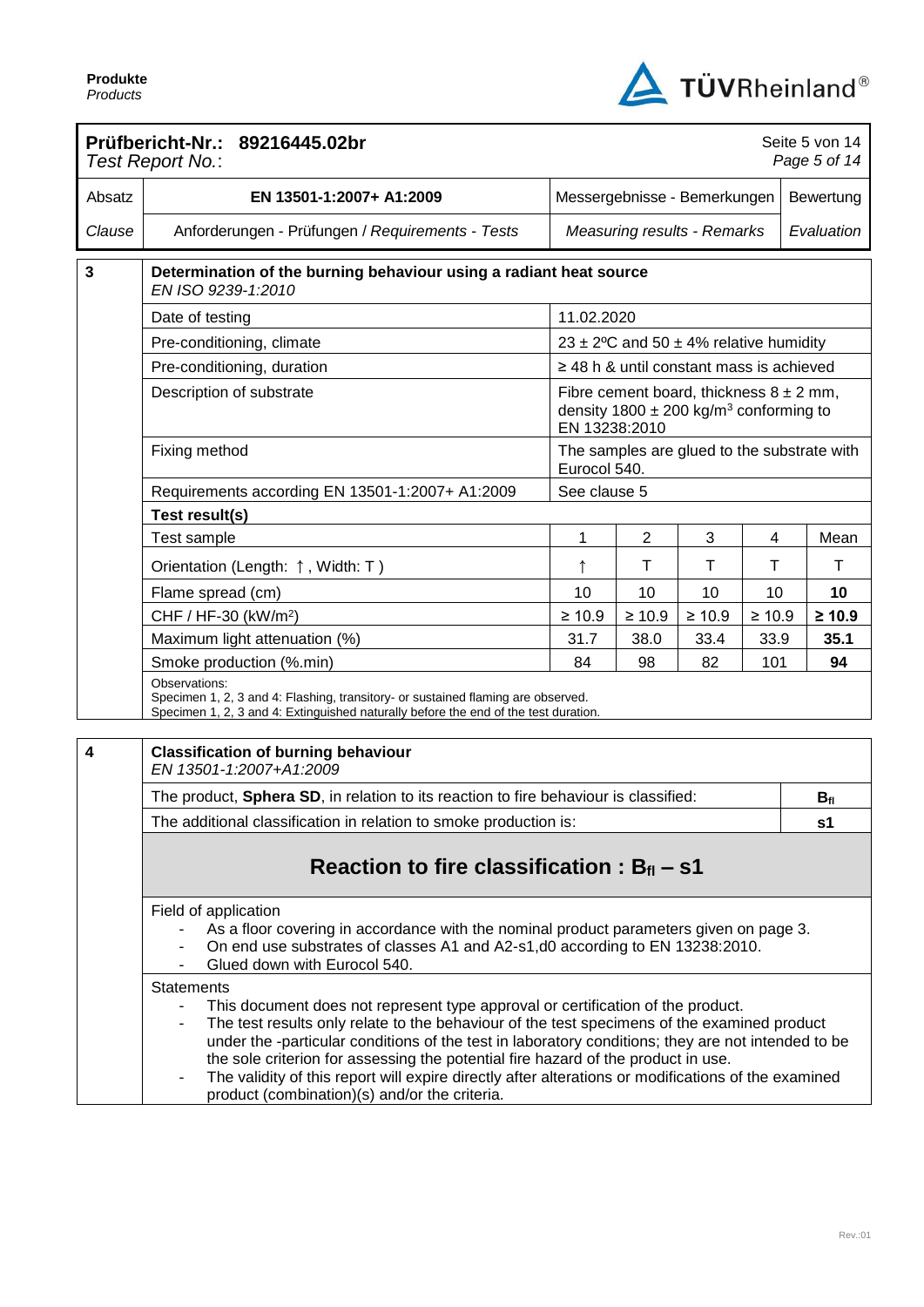

Seite 6 von 14

## **Prüfbericht-Nr.: 89216445.02br**

| Page 6 of $14$<br>Test Report No.: |                                                  |                                          |            |  |  |
|------------------------------------|--------------------------------------------------|------------------------------------------|------------|--|--|
| Absatz                             | EN 13501-1:2007+ A1:2009                         | Messergebnisse - Bemerkungen   Bewertung |            |  |  |
| Clause                             | Anforderungen - Prüfungen / Requirements - Tests | <b>Measuring results - Remarks</b>       | Evaluation |  |  |

| $5\phantom{1}$ | Potential classes of reaction to fire performance for floorings<br>EN 13501-1:2007+A1:2009                                                                                                                                                                                                                                                                                                                                                                                                                                                                                                                             |                                        |                                                                                                                                                       |                              |  |  |  |
|----------------|------------------------------------------------------------------------------------------------------------------------------------------------------------------------------------------------------------------------------------------------------------------------------------------------------------------------------------------------------------------------------------------------------------------------------------------------------------------------------------------------------------------------------------------------------------------------------------------------------------------------|----------------------------------------|-------------------------------------------------------------------------------------------------------------------------------------------------------|------------------------------|--|--|--|
|                | Class                                                                                                                                                                                                                                                                                                                                                                                                                                                                                                                                                                                                                  | Test method(s)                         | Classification criteria                                                                                                                               | Additional classifications   |  |  |  |
|                |                                                                                                                                                                                                                                                                                                                                                                                                                                                                                                                                                                                                                        | EN ISO 1182 a<br>and                   | $\Delta T \leq 30$ °C; and<br>$\Delta m \le 50$ %; and<br>$t_f = 0$ (i.e. no sustained flaming)                                                       |                              |  |  |  |
|                | $A1_{fl}$                                                                                                                                                                                                                                                                                                                                                                                                                                                                                                                                                                                                              | <b>EN ISO 1716</b>                     | $PCS \leq 2.0$ MJ/kg $a$ and<br>$PCS \leq 2.0$ MJ/m <sup>2 b</sup> and<br>$PCS \leq 1.4$ MJ/m <sup>2 c</sup> and<br>$PCS \leq 2.0$ MJ/kg <sup>d</sup> |                              |  |  |  |
|                |                                                                                                                                                                                                                                                                                                                                                                                                                                                                                                                                                                                                                        | EN ISO 1182 a<br>or                    | $\Delta T \le 50$ °C and<br>$\Delta m \le 50$ % and<br>$t_f \leq 20$ s                                                                                |                              |  |  |  |
|                | A2f1                                                                                                                                                                                                                                                                                                                                                                                                                                                                                                                                                                                                                   | <b>EN ISO 1716</b><br>and              | $PCS \leq 3.0$ MJ/kg a and<br>$PCS \leq 4.0$ MJ/m <sup>2 b</sup> and<br>$PCS \leq 4.0$ MJ/m <sup>2 c</sup> and<br>$PCS \leq 3.0$ MJ/kg d              |                              |  |  |  |
|                |                                                                                                                                                                                                                                                                                                                                                                                                                                                                                                                                                                                                                        | EN ISO 9239-1 e                        | CHF $\geq$ 8.0 kW/m <sup>2</sup>                                                                                                                      | Smoke production 9           |  |  |  |
|                | $B_{fl}$                                                                                                                                                                                                                                                                                                                                                                                                                                                                                                                                                                                                               | EN ISO 9239-1 e<br>and                 | CHF $\geq$ 8.0 kW/m <sup>2</sup>                                                                                                                      | Smoke production 9           |  |  |  |
|                |                                                                                                                                                                                                                                                                                                                                                                                                                                                                                                                                                                                                                        | EN ISO 11925-2 h:<br>Exposure = $15 s$ | $Fs \leq 150$ mm within 20 s                                                                                                                          | $\overline{\phantom{a}}$     |  |  |  |
|                |                                                                                                                                                                                                                                                                                                                                                                                                                                                                                                                                                                                                                        | EN ISO 9239-1 e<br>and                 | CHF $\geq$ 4.5 kW/m <sup>2</sup>                                                                                                                      | Smoke production 9           |  |  |  |
|                | $C_{fl}$                                                                                                                                                                                                                                                                                                                                                                                                                                                                                                                                                                                                               | EN ISO 11925-2 h:<br>Exposure = $15 s$ | $Fs \leq 150$ mm within 20 s                                                                                                                          | $\overline{\phantom{a}}$     |  |  |  |
|                |                                                                                                                                                                                                                                                                                                                                                                                                                                                                                                                                                                                                                        | EN ISO 9239-1 e<br>and                 | CHF $\geq$ 3.0 kW/m <sup>2</sup>                                                                                                                      | Smoke production 9           |  |  |  |
|                | $D_{fl}$                                                                                                                                                                                                                                                                                                                                                                                                                                                                                                                                                                                                               | EN ISO 11925-2 h:<br>Exposure = $15 s$ | $Fs \leq 150$ mm within 20 s                                                                                                                          |                              |  |  |  |
|                | $E_{fl}$                                                                                                                                                                                                                                                                                                                                                                                                                                                                                                                                                                                                               | EN ISO 11925-2 h:<br>Exposure = $15 s$ | $Fs \leq 150$ mm within 20 s                                                                                                                          | $\qquad \qquad \blacksquare$ |  |  |  |
|                | $F_{\rm fl}$                                                                                                                                                                                                                                                                                                                                                                                                                                                                                                                                                                                                           | No performance determined              |                                                                                                                                                       |                              |  |  |  |
|                | $\mathsf a$<br>For homogeneous products and substantial components of non-homogeneous products.<br>For any external non-substantial component of non-homogeneous products.<br>c<br>For any internal non-substantial component of non-homogeneous products.<br>d<br>For the product as a whole.<br>e<br>Test duration = 30 min.<br>f<br>Critical flux is defined as the radiant flux at which the flame extinguishes or the radiant flux after a test period of 30 min,<br>whichever is the lower (i.e. the flux corresponding with the furthest extent of spread of flame).<br>g<br>$s1 =$ Smoke $\leq 750$ % minutes; |                                        |                                                                                                                                                       |                              |  |  |  |
|                | $s2 = not s1$ .<br>h<br>Under conditions of surface flame attack and, if appropriate to the end use application of the product, edge flame<br>attack.                                                                                                                                                                                                                                                                                                                                                                                                                                                                  |                                        |                                                                                                                                                       |                              |  |  |  |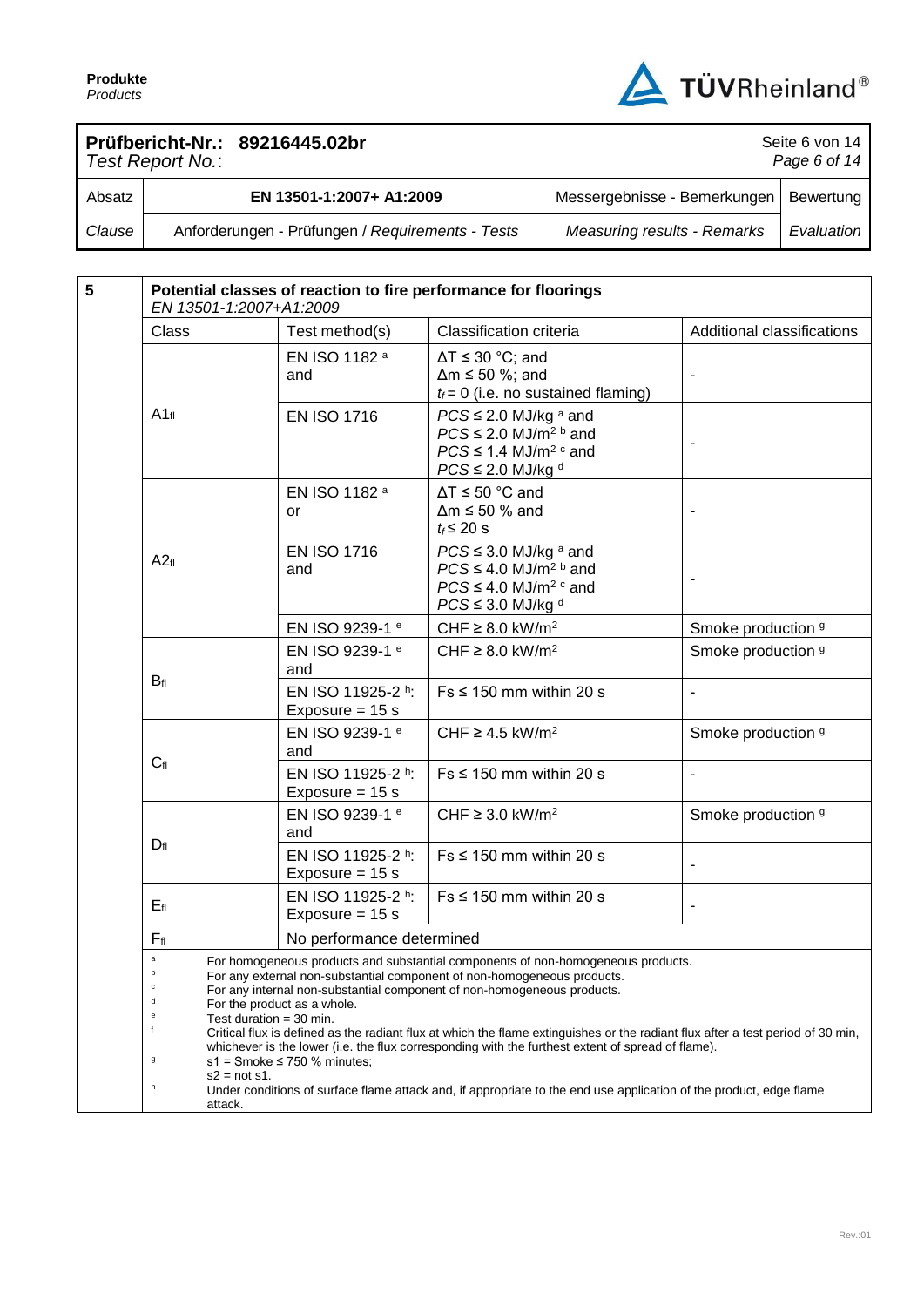

| Prüfbericht-Nr.: 89216445.02br<br>Seite 7 von 14<br>Page 7 of 14<br>Test Report No.: |  |                                                  |                                    |            |  |
|--------------------------------------------------------------------------------------|--|--------------------------------------------------|------------------------------------|------------|--|
| Absatz                                                                               |  | EN 13501-1:2007+ A1:2009                         | Messergebnisse - Bemerkungen       | Bewertung  |  |
| Clause                                                                               |  | Anforderungen - Prüfungen / Requirements - Tests | <b>Measuring results - Remarks</b> | Evaluation |  |

Report produced with the Fire Testing Technology FRPSoft software

Standard

page 1

## Flooring Radiant Panel Single Specimen Report

| Standard<br>Laboratory<br>Sponsor<br>Date of test                                                                                                                                                                                                                                                                                                                                                                  | : EN ISO 9239-1:2010<br>: Forbo 89216445<br>: Feb. 11 2020        | TUV Rheinland Nederland B.V.                                                                                                                                                                                                                                                                      |
|--------------------------------------------------------------------------------------------------------------------------------------------------------------------------------------------------------------------------------------------------------------------------------------------------------------------------------------------------------------------------------------------------------------------|-------------------------------------------------------------------|---------------------------------------------------------------------------------------------------------------------------------------------------------------------------------------------------------------------------------------------------------------------------------------------------|
| Specimen description<br>Test name<br>File name<br>Test number in series                                                                                                                                                                                                                                                                                                                                            | : $#$ prod 1<br>$\cdot$ 4                                         | : Sphera SD MT20-106016.02<br>D:\FRPFILES\20020021.CSV                                                                                                                                                                                                                                            |
| Flux calibration file name                                                                                                                                                                                                                                                                                                                                                                                         |                                                                   | : C:\FRPSOFT2.9A\CALIB\FLX19003.CSV                                                                                                                                                                                                                                                               |
| Thickness (mm)<br>Density (kg/m <sup>3</sup> )                                                                                                                                                                                                                                                                                                                                                                     | 3.2.1<br>:1408                                                    |                                                                                                                                                                                                                                                                                                   |
| Test duration<br>Substrate used?<br>Substrate<br>Fixing method<br>Conditioned?<br>Conditioning temp. (°C)<br>Conditioning RH (%)                                                                                                                                                                                                                                                                                   | : Yes<br>: Calcium silicate<br>: adhesive<br>: Yes<br>: 23<br>:50 | : 13 minutes 10 seconds (790 s)                                                                                                                                                                                                                                                                   |
| <b>Test Results</b>                                                                                                                                                                                                                                                                                                                                                                                                |                                                                   |                                                                                                                                                                                                                                                                                                   |
| Time to ignition<br>Time to flameout<br>Extent of burning (mm)<br>Critical flux at extinguishment $(kW/m2)$<br>$HF-10$ (kW/m <sup>2</sup> )<br>HF-20 (kW/m <sup>2</sup> )<br>HF-30 (kW/m <sup>2</sup> )<br>Flame spread at 10 minutes (mm)<br>Flame spread at 20 minutes (mm)<br>Flame spread at 30 minutes (mm)<br>Peak light attenuation (%)<br>Time to peak light attenuation<br>Total integrated smoke (%.min) |                                                                   | 2 minutes 05 seconds (125 s)<br>13 minutes 09 seconds (789 s)<br>:100<br>$:=$ 10.9<br>: 10.71<br>: Not calculated (test duration < 20 minutes)<br>: Not calculated (test duration < 30 minutes)<br>.90<br>: Not measured<br>: Not measured<br>$-31.65$<br>: 2 minutes 55 seconds (175 s)<br>84.39 |
| Potential classification<br>Smoke production classification                                                                                                                                                                                                                                                                                                                                                        |                                                                   | : $A2(fI)/B(fI)$<br>: s1                                                                                                                                                                                                                                                                          |
|                                                                                                                                                                                                                                                                                                                                                                                                                    |                                                                   |                                                                                                                                                                                                                                                                                                   |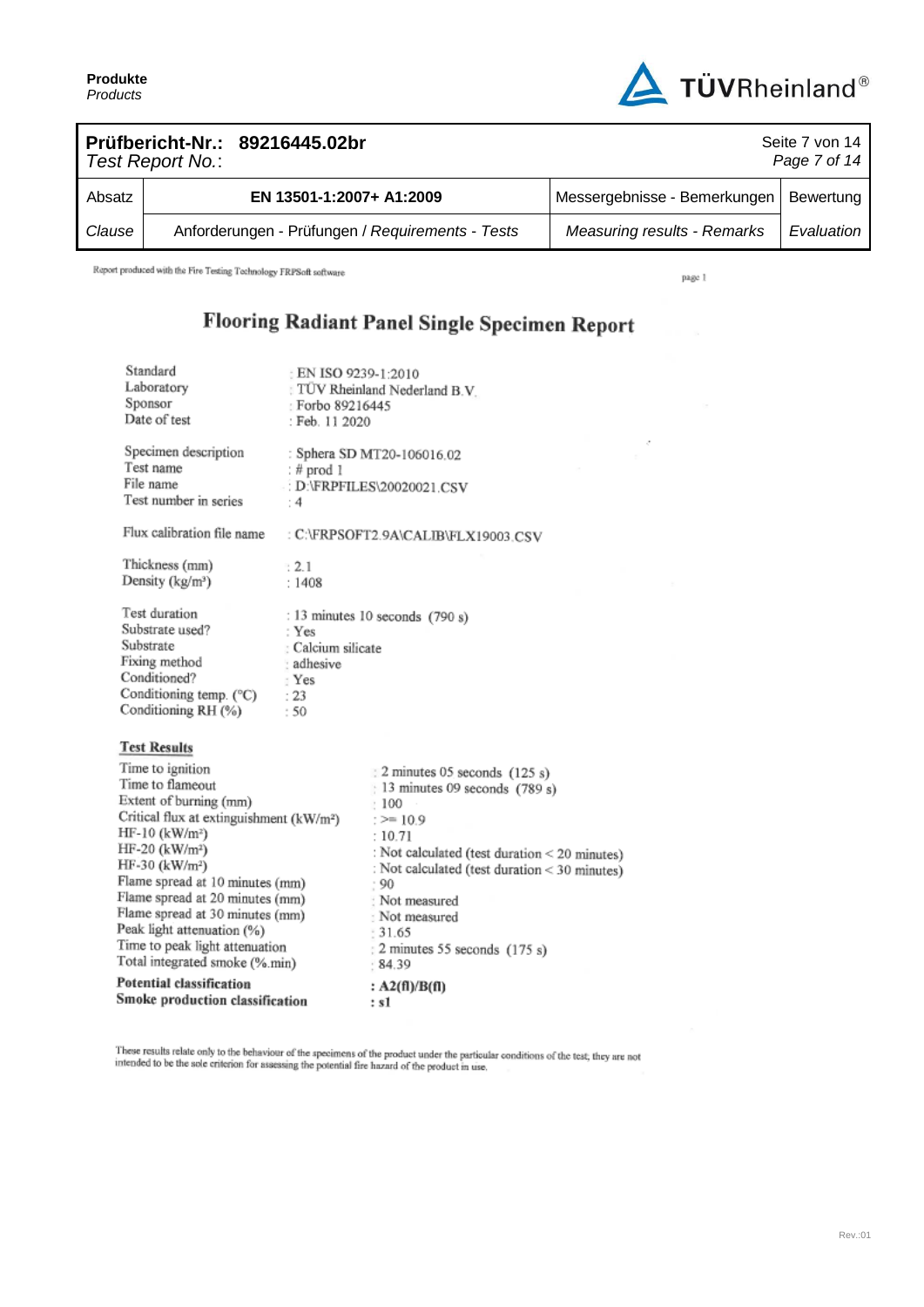

| Prüfbericht-Nr.: 89216445.02br<br>Seite 8 von 14<br>Page 8 of 14<br>Test Report No.: |  |                                                  |                                    |            |  |
|--------------------------------------------------------------------------------------|--|--------------------------------------------------|------------------------------------|------------|--|
| Absatz                                                                               |  | EN 13501-1:2007+ A1:2009                         | Messergebnisse - Bemerkungen       | Bewertung  |  |
| Clause                                                                               |  | Anforderungen - Prüfungen / Requirements - Tests | <b>Measuring results - Remarks</b> | Evaluation |  |

Report produced with the Fire Testing Technology FRPSoft software

page 2



Test name : # prod 1 File name : D:\FRPFILES\20020021.CSV

### **Rake Results**

| Position (mm) |                          |      |        | Time (s) Flux (kW/m <sup>2</sup> ) Qsb (MJ/m <sup>2</sup> ) Position (mm) Time (s) Flux (kW/m <sup>2</sup> ) Qsb (MJ/m <sup>2</sup> ) |        |     |                          |
|---------------|--------------------------|------|--------|---------------------------------------------------------------------------------------------------------------------------------------|--------|-----|--------------------------|
| 60            | 179                      | 11.1 | 1.984  | 510                                                                                                                                   | ٠      | 3.7 | ۰                        |
| 110           | ٠                        | 10.5 | ۰      | 560                                                                                                                                   | ۰      | 3.1 | $\,$                     |
| 160           | $\overline{\phantom{a}}$ | 9.9  | $\sim$ | 610                                                                                                                                   | ۰      | 2.7 | $\equiv$                 |
| 210           | $\overline{\phantom{a}}$ | 9.3  | $\sim$ | 660                                                                                                                                   | $\sim$ | 23  | $\overline{\phantom{a}}$ |
| 260           | $\sim$                   | 8.3  | $\sim$ | 710                                                                                                                                   | $\sim$ | 2.0 | ۰                        |
| 310           | $\overline{\phantom{a}}$ | 7.3  | $\sim$ | 760                                                                                                                                   | $\,$   | 1.7 | $\sim$                   |
| 360           | $\overline{a}$           | 6.2  | $\sim$ | 810                                                                                                                                   | $\sim$ | 1.5 | $\,$                     |
| 410           | $\sim$                   | 5.2  | $\sim$ | 860                                                                                                                                   |        | 1.3 | $\sim$                   |
| 460           | $\sim$                   | 4.4  | ۰      | 910                                                                                                                                   | ٠      | 1.2 | $\,$                     |

#### Comments

Specimen extinguished naturally.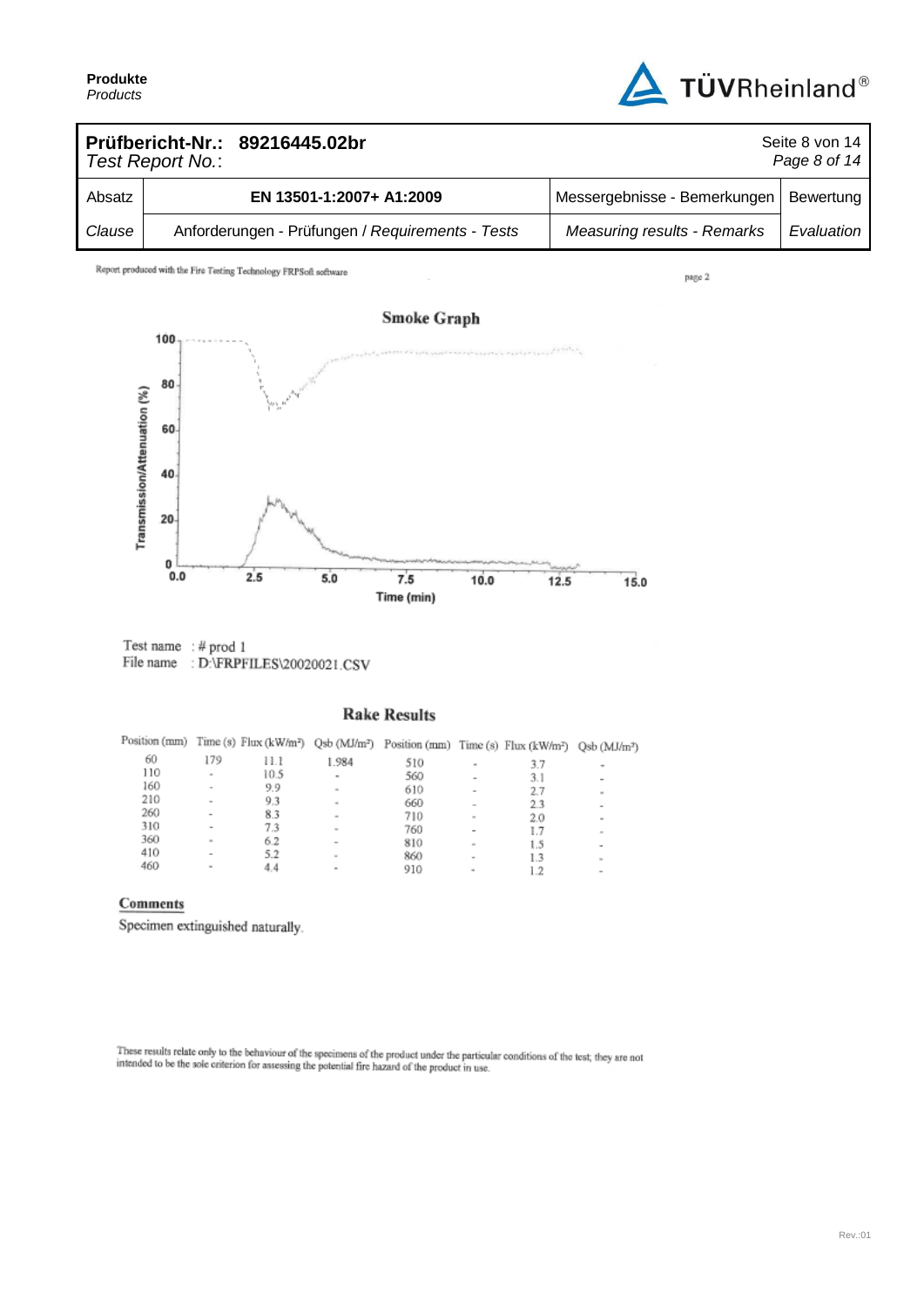

| Prüfbericht-Nr.: 89216445.02br<br>Seite 9 von 14<br>Page 9 of 14<br>Test Report No.: |  |                                                  |                                    |            |  |
|--------------------------------------------------------------------------------------|--|--------------------------------------------------|------------------------------------|------------|--|
| Absatz                                                                               |  | EN 13501-1:2007+ A1:2009                         | Messergebnisse - Bemerkungen       | Bewertung  |  |
| Clause                                                                               |  | Anforderungen - Prüfungen / Requirements - Tests | <b>Measuring results - Remarks</b> | Evaluation |  |

Report produced with the Fire Testing Technology FRPSoft software

page 1

 $\epsilon$ 

 $\sim$ 

## Flooring Radiant Panel Single Specimen Report

| Potential classification<br>Smoke production classification                                                                                                                                                                                                                                                                                                                                                                                          |                                                                    | : $A2(fI)/B(fI)$<br>: 81                                                                                                                                                                                                                                                                                   |
|------------------------------------------------------------------------------------------------------------------------------------------------------------------------------------------------------------------------------------------------------------------------------------------------------------------------------------------------------------------------------------------------------------------------------------------------------|--------------------------------------------------------------------|------------------------------------------------------------------------------------------------------------------------------------------------------------------------------------------------------------------------------------------------------------------------------------------------------------|
| <b>Test Results</b><br>Time to ignition<br>Time to flameout<br>Extent of burning (mm)<br>Critical flux at extinguishment (kW/m <sup>2</sup> )<br>$HF-10$ (kW/m <sup>2</sup> )<br>HF-20 (kW/m <sup>2</sup> )<br>HF-30 (kW/m <sup>2</sup> )<br>Flame spread at 10 minutes (mm)<br>Flame spread at 20 minutes (mm)<br>Flame spread at 30 minutes (mm)<br>Peak light attenuation (%)<br>Time to peak light attenuation<br>Total integrated smoke (%.min) |                                                                    | : 2 minutes 05 seconds (125 s)<br>: 13 minutes 54 seconds $(834 s)$<br>:100<br>$:= 10.9$<br>: 10.71<br>Not calculated (test duration < 20 minutes)<br>: Not calculated (test duration < 30 minutes)<br>$-90$<br>: Not measured<br>: Not measured<br>: 37.98<br>$: 3$ minutes 41 seconds (221 s)<br>: 97.88 |
| Test duration<br>Substrate used?<br>Substrate<br>Fixing method<br>Conditioned?<br>Conditioning temp. (°C)<br>Conditioning RH (%)                                                                                                                                                                                                                                                                                                                     | : Yes<br>: Calcium silicate<br>: adhesive<br>· Yes<br>: 23<br>: 50 | : 13 minutes 56 seconds (836 s)                                                                                                                                                                                                                                                                            |
| Thickness (mm)<br>Density (kg/m <sup>3</sup> )                                                                                                                                                                                                                                                                                                                                                                                                       | $+2.1$<br>1408                                                     |                                                                                                                                                                                                                                                                                                            |
| Flux calibration file name                                                                                                                                                                                                                                                                                                                                                                                                                           |                                                                    | : C:\FRPSOFT2.9A\CALIB\FLX19003.CSV                                                                                                                                                                                                                                                                        |
| Specimen description<br>Test name<br>File name<br>Test number in series                                                                                                                                                                                                                                                                                                                                                                              | $#$ cross 2<br>: 4                                                 | : Sphera SD MT20-106016.02<br>: D:\FRPFILES\20020022.CSV                                                                                                                                                                                                                                                   |
| Standard<br>Laboratory<br>Sponsor<br>Date of test                                                                                                                                                                                                                                                                                                                                                                                                    | : EN ISO 9239-1:2010<br>: Forbo 89216445<br>: Feb. 11 2020         | TÜV Rheinland Nederland B.V.                                                                                                                                                                                                                                                                               |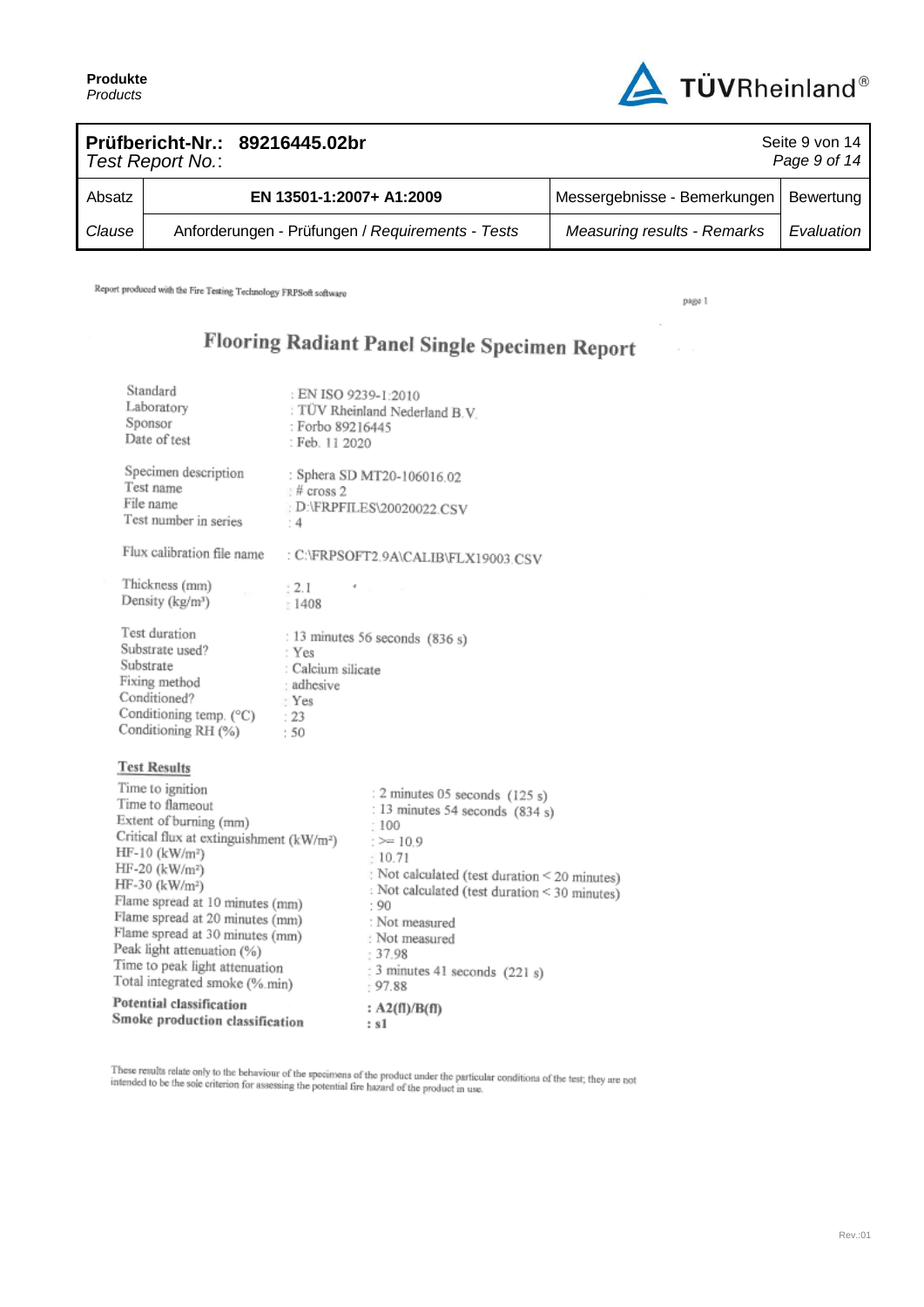

page 2

|        | Prüfbericht-Nr.: 89216445.02br<br>Test Report No.: |                                                  | Seite 10 von 14<br>Page 10 of 14   |            |  |  |
|--------|----------------------------------------------------|--------------------------------------------------|------------------------------------|------------|--|--|
| Absatz |                                                    | EN 13501-1:2007+ A1:2009                         | Messergebnisse - Bemerkungen       | Bewertung  |  |  |
| Clause |                                                    | Anforderungen - Prüfungen / Requirements - Tests | <b>Measuring results - Remarks</b> | Evaluation |  |  |

Report produced with the Fire Testing Technology FRPSoft software



Test name : # cross 2 File name: D:\FRPFILES\20020022.CSV

## **Rake Results**

| Position (mm) |              |      |        | Time (s) Flux (kW/m <sup>2</sup> ) Qsb (MJ/m <sup>2</sup> ) Position (mm) Time (s) Flux (kW/m <sup>2</sup> ) Qsb (MJ/m <sup>2</sup> ) |                          |     |                            |
|---------------|--------------|------|--------|---------------------------------------------------------------------------------------------------------------------------------------|--------------------------|-----|----------------------------|
| 60            | 207          | 11.1 | 2.295  | 510                                                                                                                                   |                          |     |                            |
| 110           | $\mathbf{r}$ | 10.5 |        |                                                                                                                                       | $\sim$                   | 3.7 |                            |
| 160           |              |      | ۰      | 560                                                                                                                                   | $\mathbf{m}$             | 3.1 |                            |
|               | $\sim$       | 9.9  | $\sim$ | 610                                                                                                                                   | $\sim$                   | 2.7 | $\sim$                     |
| 210           | $\sim$       | 9.3  | -      | 660                                                                                                                                   | $\sim$                   | 2.3 |                            |
| 260           | $\,$         | 8.3  | ۰      | 710                                                                                                                                   |                          |     | ۰                          |
| 310           | $\sim$       | 7.3  |        |                                                                                                                                       | $\scriptstyle\rm m$      | 2.0 | $\mathcal{L}_{\mathbf{r}}$ |
| 360           |              |      | $\sim$ | 760                                                                                                                                   | $\overline{\phantom{a}}$ | 1.7 | $\sim$                     |
|               | $\sim$       | 6.2  | $-$    | 810                                                                                                                                   | ۰                        | 1.5 |                            |
| 410           | ٠            | 5.2  | $\,$   | 860                                                                                                                                   |                          |     | $\blacksquare$             |
| 460           | -            | 4.4  | ×      |                                                                                                                                       | $\sim$                   | 13  | $\sim$                     |
|               |              |      |        | 910                                                                                                                                   | ۰                        |     | $\equiv$                   |
|               |              |      |        |                                                                                                                                       |                          |     |                            |

## Comments

Specimen extinguished naturally.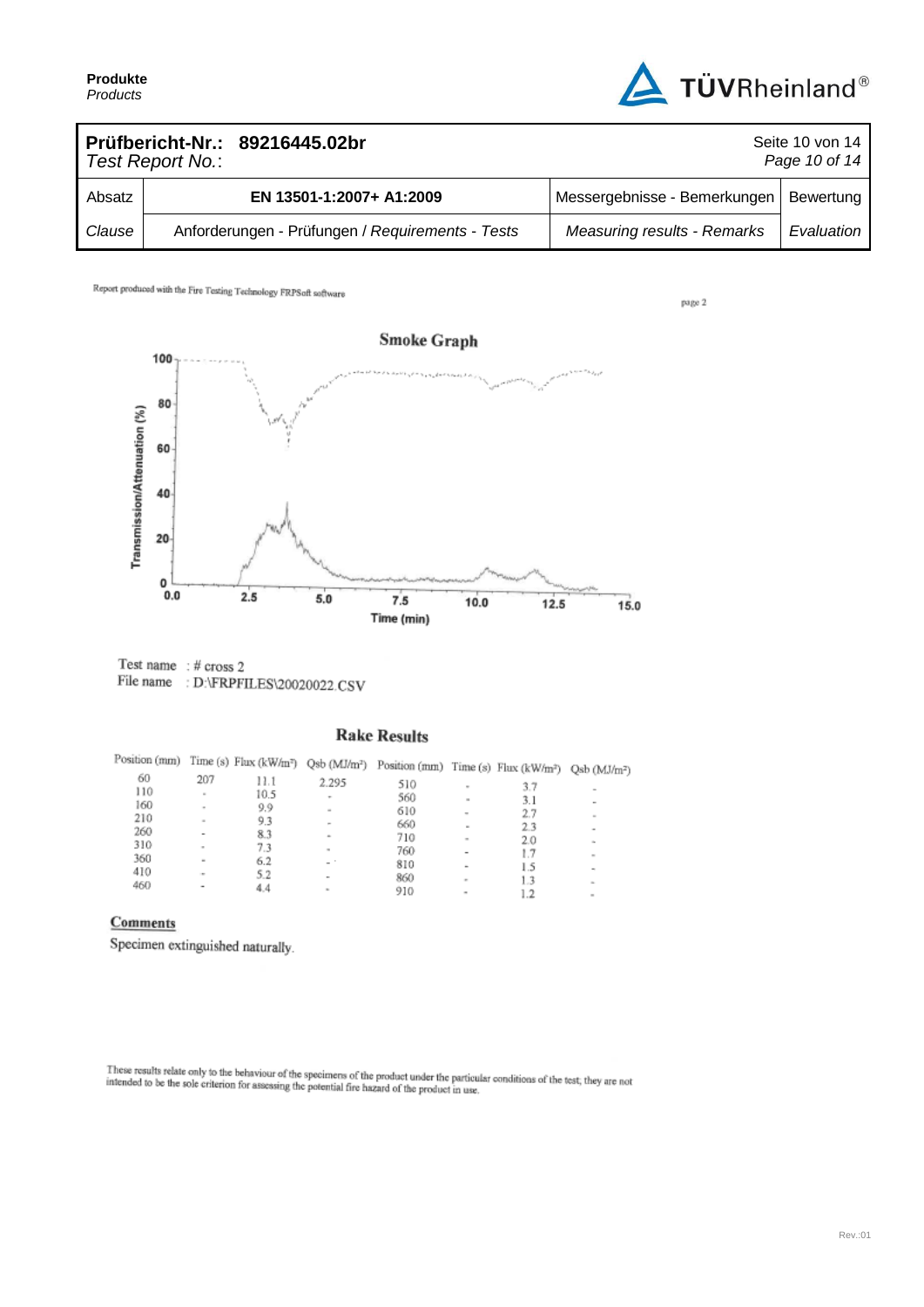$\overline{a}$ 

 $\mathcal{M}_\mathrm{c}$  or



| Prüfbericht-Nr.: 89216445.02br<br>Test Report No.: |  |                                                  | Seite 11 von 14<br>Page 11 of 14         |            |
|----------------------------------------------------|--|--------------------------------------------------|------------------------------------------|------------|
| Absatz                                             |  | EN 13501-1:2007+ A1:2009                         | Messergebnisse - Bemerkungen   Bewertung |            |
| Clause                                             |  | Anforderungen - Prüfungen / Requirements - Tests | <b>Measuring results - Remarks</b>       | Evaluation |

Report produced with the Fire Testing Technology FRPSoft software

page 1

# Flooring Radiant Panel Single Specimen Report

| Standard<br>Laboratory<br>Sponsor<br>Date of test                                                                                                                                                                                                                                                                                                                                                                                 | : EN ISO 9239-1:2010<br>: Forbo 89216445<br>Feb. 11 2020                     | : TÜV Rheinland Nederland B.V.                                                                                                                                                                                                                                                                    |
|-----------------------------------------------------------------------------------------------------------------------------------------------------------------------------------------------------------------------------------------------------------------------------------------------------------------------------------------------------------------------------------------------------------------------------------|------------------------------------------------------------------------------|---------------------------------------------------------------------------------------------------------------------------------------------------------------------------------------------------------------------------------------------------------------------------------------------------|
| Specimen description<br>Test name<br>File name<br>Test number in series                                                                                                                                                                                                                                                                                                                                                           | : $#$ cross 3<br>: $4$                                                       | : Sphera SD MT20-106016.02<br>: D:\FRPFILES\20020023.CSV                                                                                                                                                                                                                                          |
| Flux calibration file name                                                                                                                                                                                                                                                                                                                                                                                                        |                                                                              | : C:\FRPSOFT2.9A\CALIB\FLX19003;CSV                                                                                                                                                                                                                                                               |
| Thickness (mm)<br>Density (kg/m <sup>3</sup> )                                                                                                                                                                                                                                                                                                                                                                                    | : 2:1<br>:1408                                                               |                                                                                                                                                                                                                                                                                                   |
| Test duration<br>Substrate used?<br>Substrate<br>Fixing method<br>Conditioned?<br>Conditioning temp. (°C)<br>Conditioning RH (%)                                                                                                                                                                                                                                                                                                  | · Yes<br>: Calcium silicate<br>: adhesive<br>: $\mathrm{Yes}$<br>: 23<br>:50 | 13 minutes 24 seconds (804 s)                                                                                                                                                                                                                                                                     |
| <b>Test Results</b>                                                                                                                                                                                                                                                                                                                                                                                                               |                                                                              |                                                                                                                                                                                                                                                                                                   |
| Time to ignition<br>Time to flameout<br>Extent of burning (mm)<br>Critical flux at extinguishment (kW/m <sup>2</sup> )<br>$HF-10$ (kW/m <sup>2</sup> )<br>$HF-20$ (kW/m <sup>2</sup> )<br>$HF-30$ (kW/m <sup>2</sup> )<br>Flame spread at 10 minutes (mm)<br>Flame spread at 20 minutes (mm)<br>Flame spread at 30 minutes (mm)<br>Peak light attenuation (%)<br>Time to peak light attenuation<br>Total integrated smoke (%.min) |                                                                              | : 2 minutes 05 seconds (125 s)<br>: 13 minutes 22 seconds (802 s)<br>:100<br>$:= 10.9$<br>: 10.71<br>Not calculated (test duration < 20 minutes)<br>: Not calculated (test duration < 30 minutes)<br>$-90$<br>: Not measured<br>: Not measured<br>: 33.4<br>3 minutes 14 seconds (194 s)<br>82.22 |
| Potential classification<br>Smoke production classification                                                                                                                                                                                                                                                                                                                                                                       |                                                                              | : $A2(fI)/B(fI)$<br>: s1                                                                                                                                                                                                                                                                          |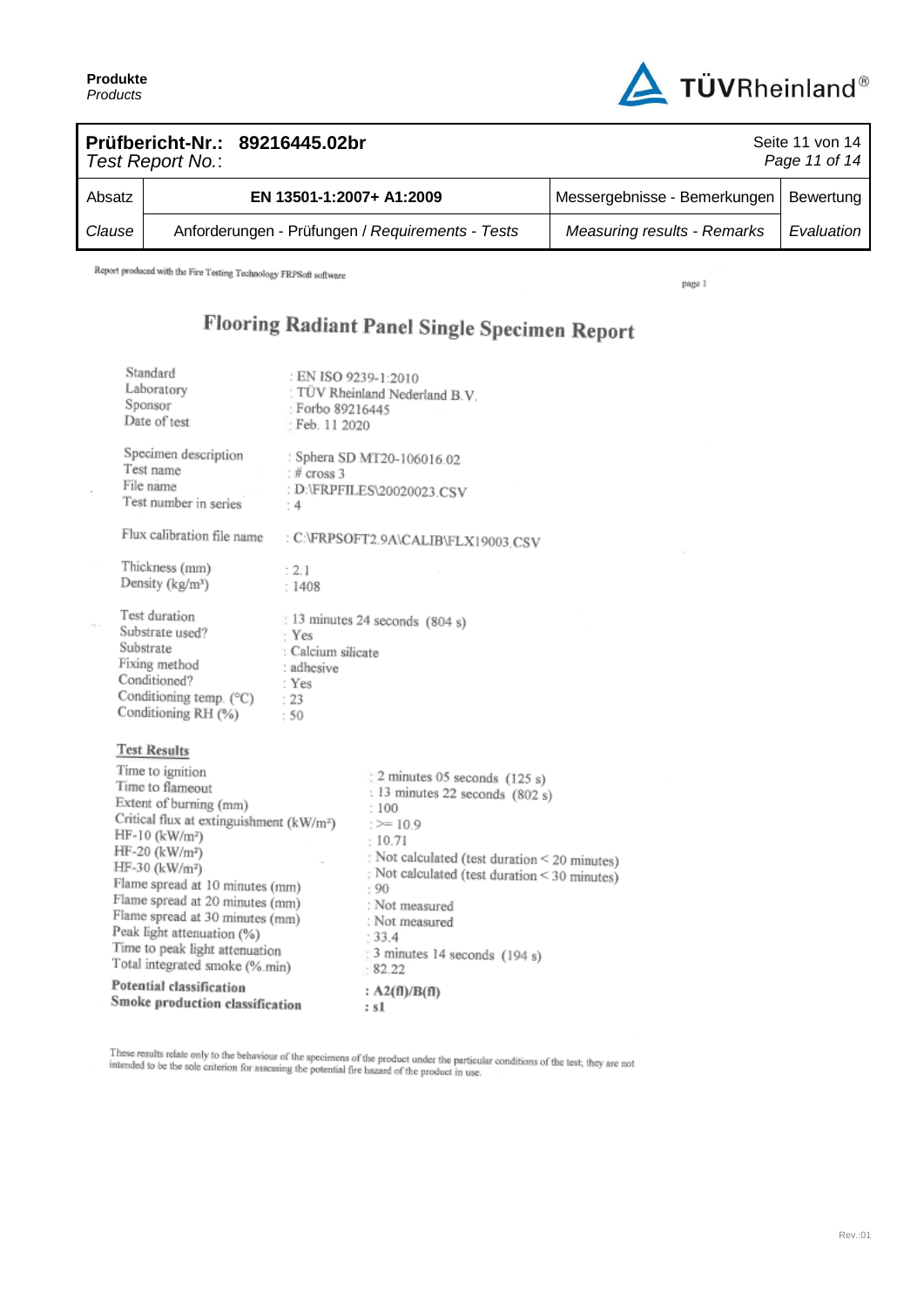

| Prüfbericht-Nr.: 89216445.02br<br>Seite 12 von 14<br>Page 12 of 14<br>Test Report No.: |  |                                                  |                                    |            |
|----------------------------------------------------------------------------------------|--|--------------------------------------------------|------------------------------------|------------|
| Absatz                                                                                 |  | EN 13501-1:2007+ A1:2009                         | Messergebnisse - Bemerkungen       | Bewertung  |
| Clause                                                                                 |  | Anforderungen - Prüfungen / Requirements - Tests | <b>Measuring results - Remarks</b> | Evaluation |

Report produced with the Fire Testing Technology FRPSoft software

page 2



Test name  $: #$  cross 3 File name : D:\FRPFILES\20020023.CSV

### **Rake Results**

|     |                          |      |                          | Position (mm) Time (s) Flux (kW/m <sup>2</sup> ) Qsb (MJ/m <sup>2</sup> ) Position (mm) Time (s) Flux (kW/m <sup>2</sup> ) Qsb (MJ/m <sup>2</sup> ) |                          |     |                          |
|-----|--------------------------|------|--------------------------|-----------------------------------------------------------------------------------------------------------------------------------------------------|--------------------------|-----|--------------------------|
| 60  | 189                      | 11.1 | 2.095                    | 510                                                                                                                                                 | $\sim$                   | 3.7 |                          |
| 110 | ٠                        | 10.5 | $\sim$                   | 560                                                                                                                                                 | $\sim$                   | 3.1 |                          |
| 160 | $\;$                     | 9.9  | $\,$                     | 610                                                                                                                                                 |                          | 2.7 | $\frac{1}{2}$            |
| 210 | $\overline{\phantom{a}}$ | 9.3  | $\equiv$                 | 660                                                                                                                                                 | $\sim$                   | 23  | $\sim$                   |
| 260 | $\sim$                   | 8.3  | ۰                        | 710                                                                                                                                                 | $\,$                     | 2.0 | $\overline{\phantom{a}}$ |
| 310 | $\overline{\phantom{a}}$ | 7.3  | $\overline{\phantom{a}}$ | 760                                                                                                                                                 | ×                        | 1.7 | $\sim$                   |
| 360 | $\sim$                   | 6.2  | $\mathbf{u}$             | 810                                                                                                                                                 | $\mathbf{m}$             | 1.5 |                          |
| 410 | $\,$                     | 5.2  | ۰                        | 860                                                                                                                                                 | ۰                        | 1.3 | ٠                        |
| 460 | $\overline{\phantom{a}}$ | 4.4  | $\sim$                   | 910                                                                                                                                                 | $\overline{\phantom{a}}$ | 1.2 | $\frac{1}{2}$            |

### Comments

Specimen extinguished naturally.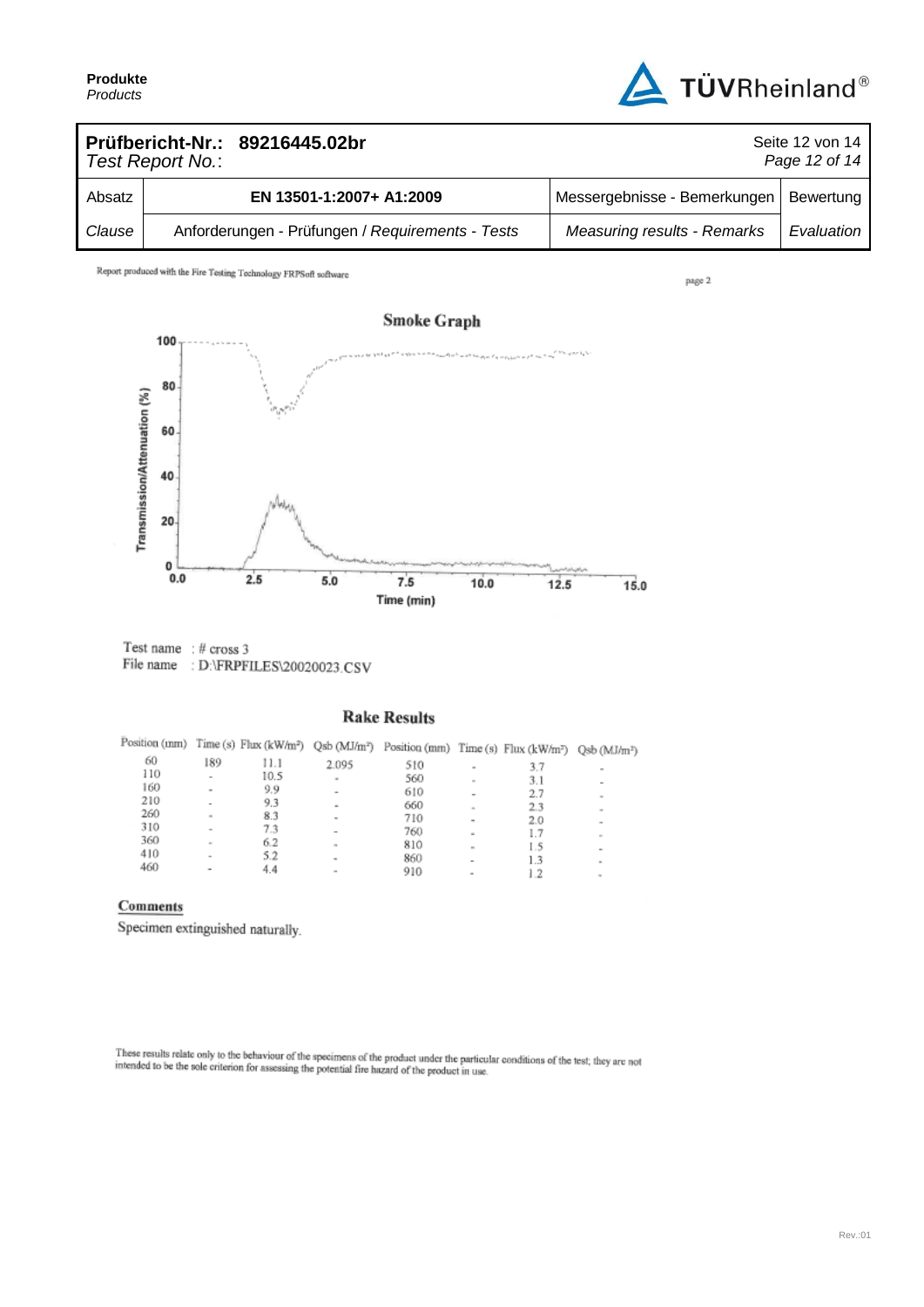Standard



|        | Test Report No.: | Prüfbericht-Nr.: 89216445.02br                   | Seite 13 von 14<br>Page 13 of 14   |            |  |
|--------|------------------|--------------------------------------------------|------------------------------------|------------|--|
| Absatz |                  | EN 13501-1:2007+ A1:2009                         | Messergebnisse - Bemerkungen       | Bewertung  |  |
| Clause |                  | Anforderungen - Prüfungen / Requirements - Tests | <b>Measuring results - Remarks</b> | Evaluation |  |

Report produced with the Fire Testing Technology FRPSoft software

page 1

## Flooring Radiant Panel Single Specimen Report

| <b>Potential classification</b><br>Smoke production classification                                                                                                                                                                                                                                                                                                                                                                                   |                                                                            | : $A2(fI)/B(fI)$<br>: s1                                                                                                                                                                                                                                                                                     |
|------------------------------------------------------------------------------------------------------------------------------------------------------------------------------------------------------------------------------------------------------------------------------------------------------------------------------------------------------------------------------------------------------------------------------------------------------|----------------------------------------------------------------------------|--------------------------------------------------------------------------------------------------------------------------------------------------------------------------------------------------------------------------------------------------------------------------------------------------------------|
| <b>Test Results</b><br>Time to ignition<br>Time to flameout<br>Extent of burning (mm)<br>Critical flux at extinguishment (kW/m <sup>2</sup> )<br>HF-10 (kW/m <sup>2</sup> )<br>$HF-20$ (kW/m <sup>2</sup> )<br>HF-30 (kW/m <sup>2</sup> )<br>Flame spread at 10 minutes (mm)<br>Flame spread at 20 minutes (mm)<br>Flame spread at 30 minutes (mm)<br>Peak light attenuation (%)<br>Time to peak light attenuation<br>Total integrated smoke (%.min) |                                                                            | $\frac{3}{2}$ minutes 05 seconds (125 s)<br>: 13 minutes 28 seconds (808 s)<br>: 100<br>$\ge$ 10.9<br>: 10.58<br>Not calculated (test duration < 20 minutes)<br>Not calculated (test duration < 30 minutes)<br>: 100<br>Not measured<br>: Not measured<br>: 33.9<br>: 3 minutes 36 seconds (216 s)<br>:100.8 |
| Test duration<br>Substrate used?<br>Substrate<br>Fixing method<br>Conditioned?<br>Conditioning temp. (°C)<br>Conditioning RH (%)                                                                                                                                                                                                                                                                                                                     | : Yes<br>: Calcium silicate<br>: adhesive<br>$\mathbf{Yes}$<br>: 23<br>:50 | : 13 minutes 29 seconds (809 s)                                                                                                                                                                                                                                                                              |
| Flux calibration file name<br>Thickness (mm)<br>Density (kg/m <sup>3</sup> )                                                                                                                                                                                                                                                                                                                                                                         | 12.1<br>1408                                                               | : C:\FRPSOFT2.9A\CALIB\FLX19003.CSV                                                                                                                                                                                                                                                                          |
| Specimen description<br>Test name<br>File name<br>Test number in series                                                                                                                                                                                                                                                                                                                                                                              | $#$ cross 4<br>: $4$                                                       | : Sphera SD MT20-106016.02<br>: D:\FRPFILES\20020024.CSV                                                                                                                                                                                                                                                     |
| Standard<br>Laboratory<br>Sponsor<br>Date of test                                                                                                                                                                                                                                                                                                                                                                                                    | EN ISO 9239-1:2010<br>: Forbo 89216445<br>: Feb. 11 2020                   | : TÜV Rheinland Nederland B.V.                                                                                                                                                                                                                                                                               |